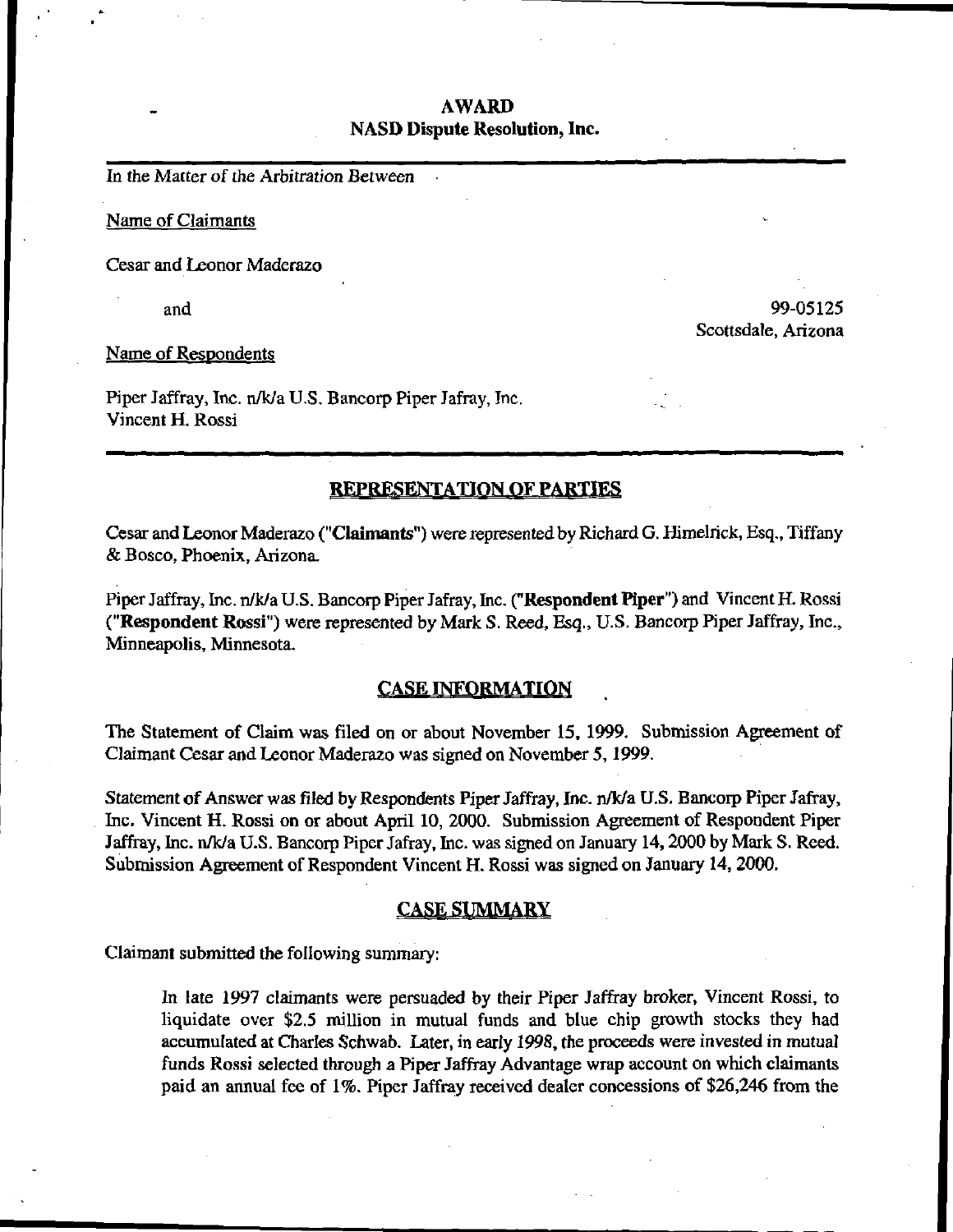#### NASD Dispute Resolution, Inc. Arbitration No. 99-05125 Award Page 2 of 5

American Funds on the mutual funds. Of this \$26,246, Rossi's payout was \$10,636. Less than nine months after recommending the American Funds, Rossi persuaded claimants to flip them and buy a portfolio of individual stocks. These stocks were bought through a second Piper Jaffray wrap account on which the annual fees were 1.7%. Because the American mutual funds were not held for a year, claimants incurred contingent deferred sales charges of over \$21,000. Wrap fees of \$19,613 were also paid.

Contrary to NASD Rule 2830(n) Piper Jaffray did not send claimants confirmation slips disclosing the contingent deferred sales charges. Nor did respondents verbally explain these contingent sales loads. Additionally, respondents breached paragraph 3(e) of the Advantage account agreement, which required 12b-l fees like the \$26,000-dealer concession to be credited to the account. In short, respondents failed to disclose the deferred sales charges in accordance with industry rules and then breached the account agreement by failing to credit over \$26,000 in 12b-l dealer concessions to the account

The initial liquidation of claimants stocks and mutual funds was a securities switch in which equivalent mutual funds were in many respects traded for one another. The later sale of these mutual funds and subsequent purchase of a new portfolio of individual stocks was another switch of substantially equivalent portfolios. These securities switches were commission driven transactions in which respondents (i) steered claimants into mutual funds which paid them a \$26,000 dealer concession on top of a 1% wrap fee and then (ii) persuaded claimants to liquidate the mutual fund portfolio to switch them into a higher 1.7% Navigator wrap account. If claimants had not been persuaded to sell their initial Schwab positions, they would have realized about \$249,000 over their ending account value when they closed their Piper Jaffray account.

In their Answer, Respondents denied the allegations set forth in the Statement of Claim. Respondents specifically stated that they acted properly at all times with respect to Claimants' accounts and transactions at issue. It was stated that the transactions at issue in this matter were consistent with Claimants' investment objectives and approved by them. It was also stated that Claimants were fully informed as to the fees and expenses associated with both the purchase and liquidation of their mutual fund shares. Respondents further stated that the accounts and transactions were structured in an attempt to minimize the fees and expenses.

## RELIEF REQUESTED

Claimant requested disgorgement of all commissions and other fees paid plus the return they would have received if their accounts had been properly managed. An award of costs and reasonable attorneys' fees pursuant to A.R.S. §44-2001(A), interest under A.R.S. §44-1201, and unspecified punitive damages was also requested by Claimants.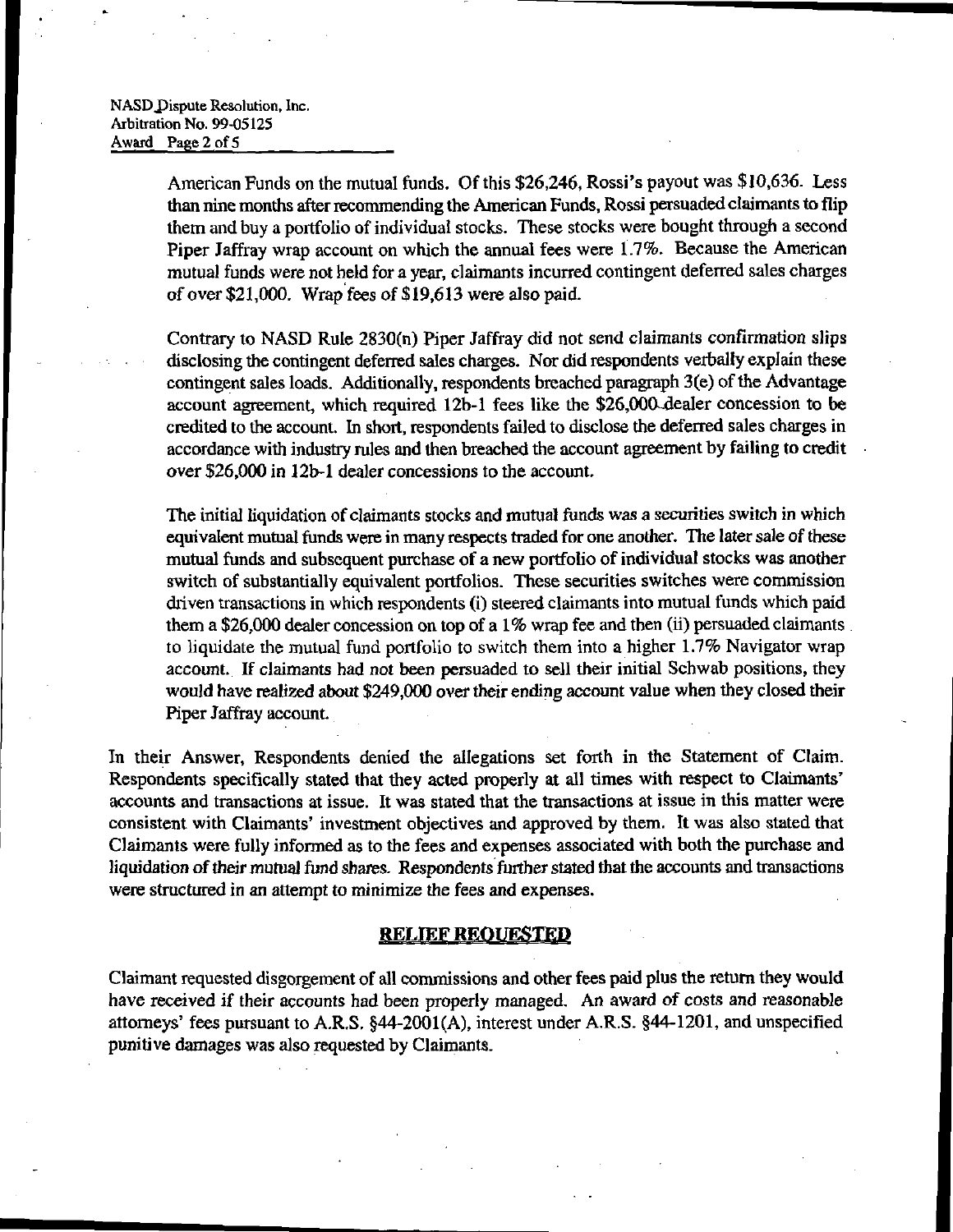NASD.Dispute Resolution, Inc. Arbitration No. 99-05125 Award Page 3 of 5

Respondents respectfully requested that the Statement of Claim and all claims asserted therein be dismissed with prejudice in their entirety. They further respectfully requested that they be awarded their reasonable attorneys' fees, costs and expenses incurred in defending this matter and such further relief as may be appropriate.

# **OTHER ISSUES CONSIDERED & DECIDED**

A motion to dismiss was made by the Respondents at the conclusion of the Claimants case based upon the grounds of the failure of the Claimants to present evidence sufficient to entitle them to relief. The motion was denied by the panel.

The parties have agreed that the Award in this matter may be executed in counterpart copies or that a handwritten, signed Award may be entered. In either case, the parties have agreed to receive conformed copies of the award while the original(s) remain on file with the NASD Dispute Resolution, Inc. (the "NASD").

## <u>AWARD</u>

After considering the pleadings, the testimony, and the evidence presented at the hearing, the undersigned arbitrators have decided in full and final resolution of the issues submitted for determination as follows:

- 1. Respondents Piper Jaffray, Inc. n/k/a U.S. Bancorp Piper Jafray, Inc. and Vincent H, Rossi shall be and hereby are jointly and severally liable for and shall pay to the Claimants the sum of \$78,000. This award of compensatory damages includes interest.
- 2. Interest on the above stated sum accrues from September 13,2000.
- 3. No Punitive nor RICO damages were awarded.
- 4. Respondents Piper Jaffray, Inc. n/k/a U.S. Bancorp Piper Jafray, Inc. and Vincent H. Rossi shall be and hereby are jointly and severally liable for and shall pay to the Claimants the sum of \$36,600 as attorney's fees and costs. The authority is by reason of an Arizona statute allowing award of such fees in matters involving contractual disputes. See § 44-2001 (A).
- 5. Respondents Piper Jaffray, Inc. n/k/a U.S. Bancorp Piper Jafray, Inc. and Vincent H. Rossi shall be and hereby are jointly and severally liable for and shall pay to the Claimants the sum of \$24,900 as witness fees.
- 6. That to the extent not specifically awarded or otherwise provided for above, all other claims and requests for relief by any party hereto are denied with prejudice.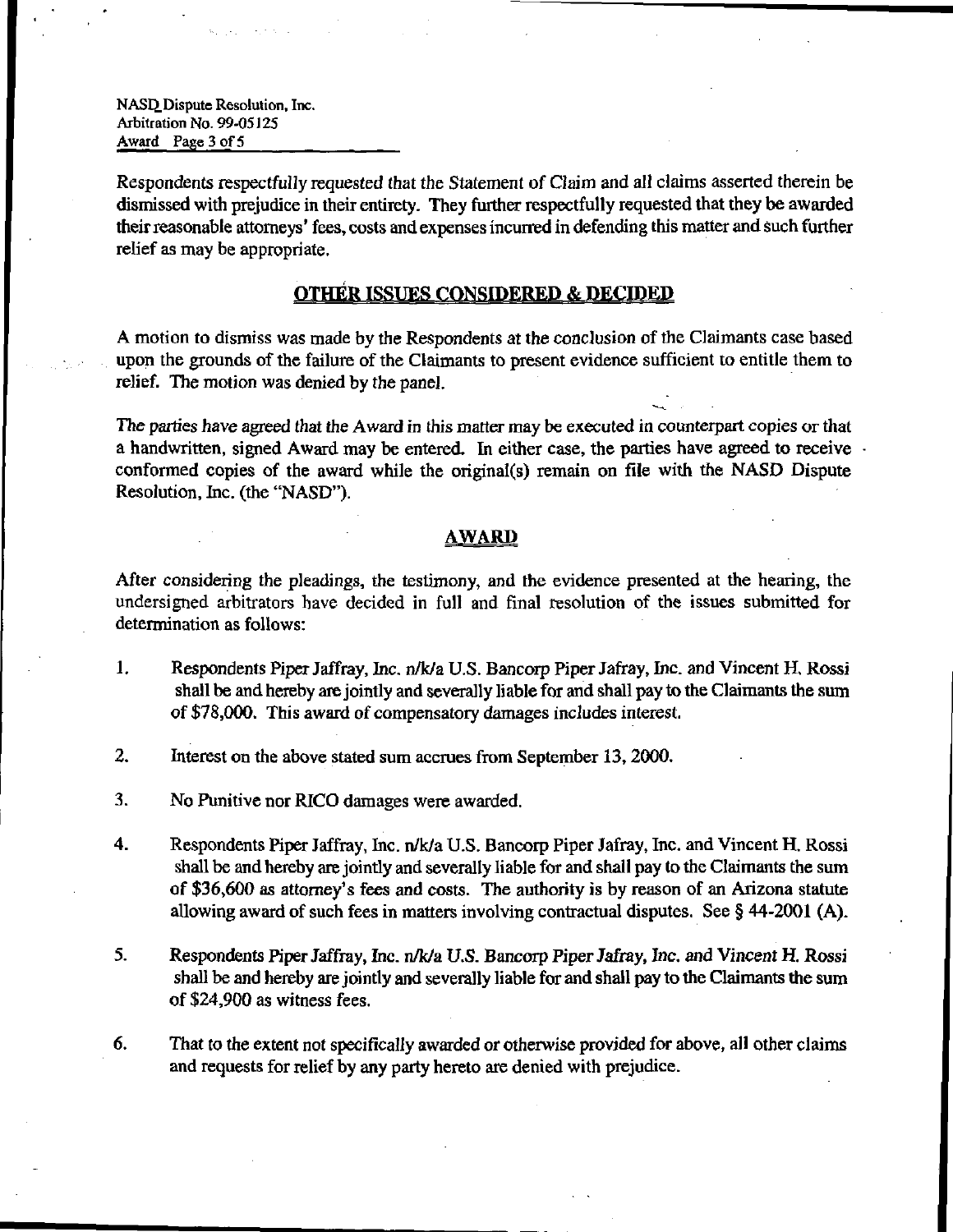NASD Dispute Resolution, Inc. Arbitration No. 99-05125 Award Page 4 of 5

7. Other than the Forum Fees noted below, the parties shall each bear all other costs and expenses incurred by them in connection with this proceeding, including but not limited to attorneys fees not specifically enumerated above.

#### **FEES**

Pursuant to the Code, the following fees are assessed:

### Filing Fees

NASD Dispute Resolution, Inc. will retain or collect the non-refundable filing fees for each claim:

Initial claim filing fee  $= $300.00$ .

### Member Fees

Member fees are assessed to each member firm that is a party in these proceedings or to the member firm(s) that employed the associated person(s) at the time of the event(s) giving rise to the dispute. In this matter, the member firm is Piper Jaffray, Inc. n/k/a U.S. Bancorp Piper Jafray, Inc.

| Member surcharge        | $= $1,500.00$  |
|-------------------------|----------------|
| Pre-hearing process fee | $=$ \$ 600.00  |
| Hearing process fee     | $=$ \$2,500,00 |

### Forum Fees and Assessments

The Arbitration Panel assesses forum fees for each hearing session conducted. A hearing session is any meeting between the parties and the arbitrator(s), including a pre-hearing conference with the arbitrator(s), that lasts four (4) hours or less. Fees associated with these proceedings are:

| One (1) Pre-hearing session(s) with Panel $x$ \$1,125.00 |                               |            | $=$ \$1,125.00 |
|----------------------------------------------------------|-------------------------------|------------|----------------|
| Pre-hearing conference(s): May 1, 2000                   |                               | 1 session  |                |
| Number $(\#)$ Hearing sessions x \$1,125.00              |                               |            | $=$ \$6,750.00 |
| Hearing Date(s):                                         | September 11, 2000 2 sessions |            |                |
|                                                          | September 12, 2000 2 sessions |            |                |
|                                                          | September 13, 2000            | 2 sessions |                |
| <b>Total Forum Fees</b>                                  |                               |            | $= $7,875.00$  |

The Arbitration Panel has assessed \$7,875.00 of the forum fees jointly and severally to Piper Jaffray, Inc. n/k/a U.S. Bancorp Piper Jafray, Inc. and Vincent H. Rossi.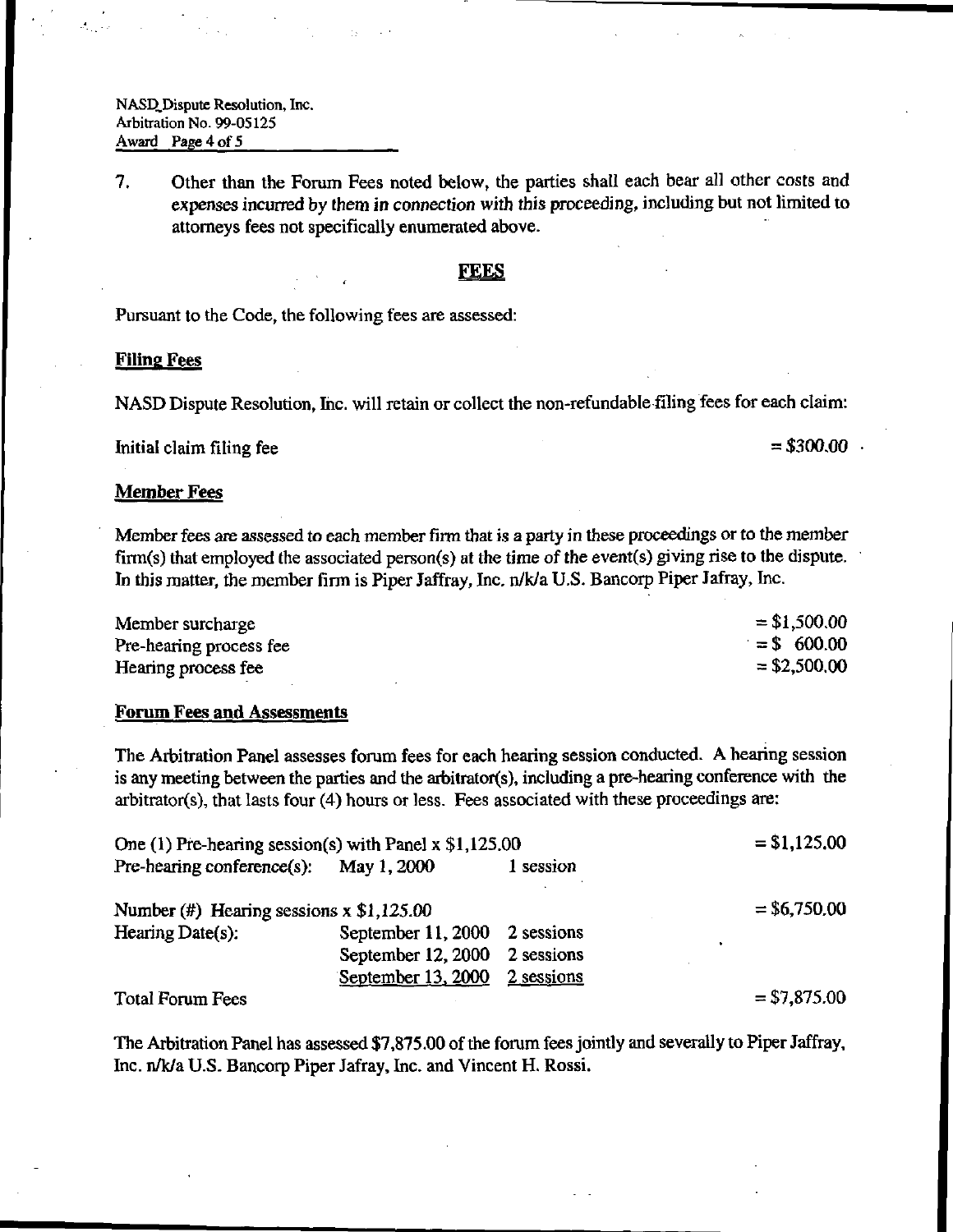NASD Dispute Resolution, Inc. Arbitration No. 99-05125 Award Page 5 of 5

PERMIT WASHINGTON

# Fee Summary

Claimants, Cesar and Leonor Maderazo, shall be and hereby are jointly and severally liable for:

| Initial Filing Fee                                      | $= $300.00$    |
|---------------------------------------------------------|----------------|
| Forum Fees                                              | 0.00<br>$=$ \$ |
| Total Fees                                              | $=$ \$ 300.00  |
| Less payments                                           | $= $1,425.00$  |
| Balance to be refunded by NASD Dispute Resolution, Inc. | $= $1,125.00$  |

Respondent, Piper Jaffray, Inc. n/k/a U.S. Bancorp Piper Jafray, Inc., shall be and hereby is liable for;

| Member Fees                   | $=$ \$4,600.00 |
|-------------------------------|----------------|
| Forum Fees                    | 0.00<br>$=$ S  |
| Total Fees                    | $=$ \$4,600.00 |
| Less payments                 | $= $7,700.00$  |
| Balance applied to fees below | $= $3,100.00$  |

Respondents, Piper Jaffray, Inc. n/k/a U.S. Bancorp Piper Jafray, Inc. and Vincent H. Rossi, shall be and hereby are jointly and severally liable for:

| Forum Fees                                | $= $7,875.00$  |
|-------------------------------------------|----------------|
| <b>Total Fees</b>                         | $= $7,875.00$  |
| Less payments                             | $= $3,100.00$  |
| Balance Due NASD Dispute Resolution, Inc. | $=$ \$4,775.00 |

All balances are due to NASD Dispute Resolution, Inc.

Dated:

Samuel L. McClaren, Esq. Public Arbitrator, Presiding Chair

Brian A. Maris Public Arbitrator

Stephen L. Przewlocki Industry Arbitrator